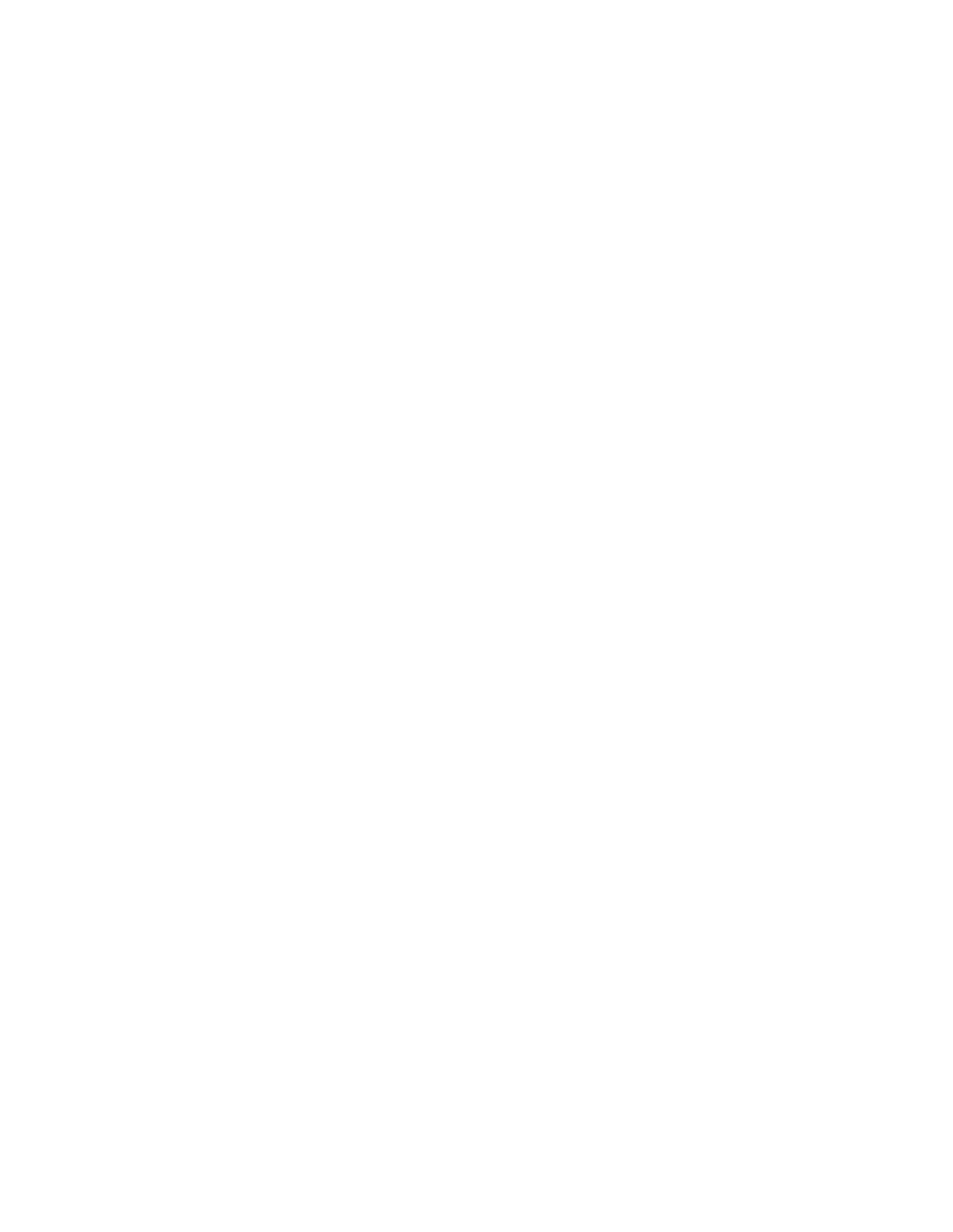### Contents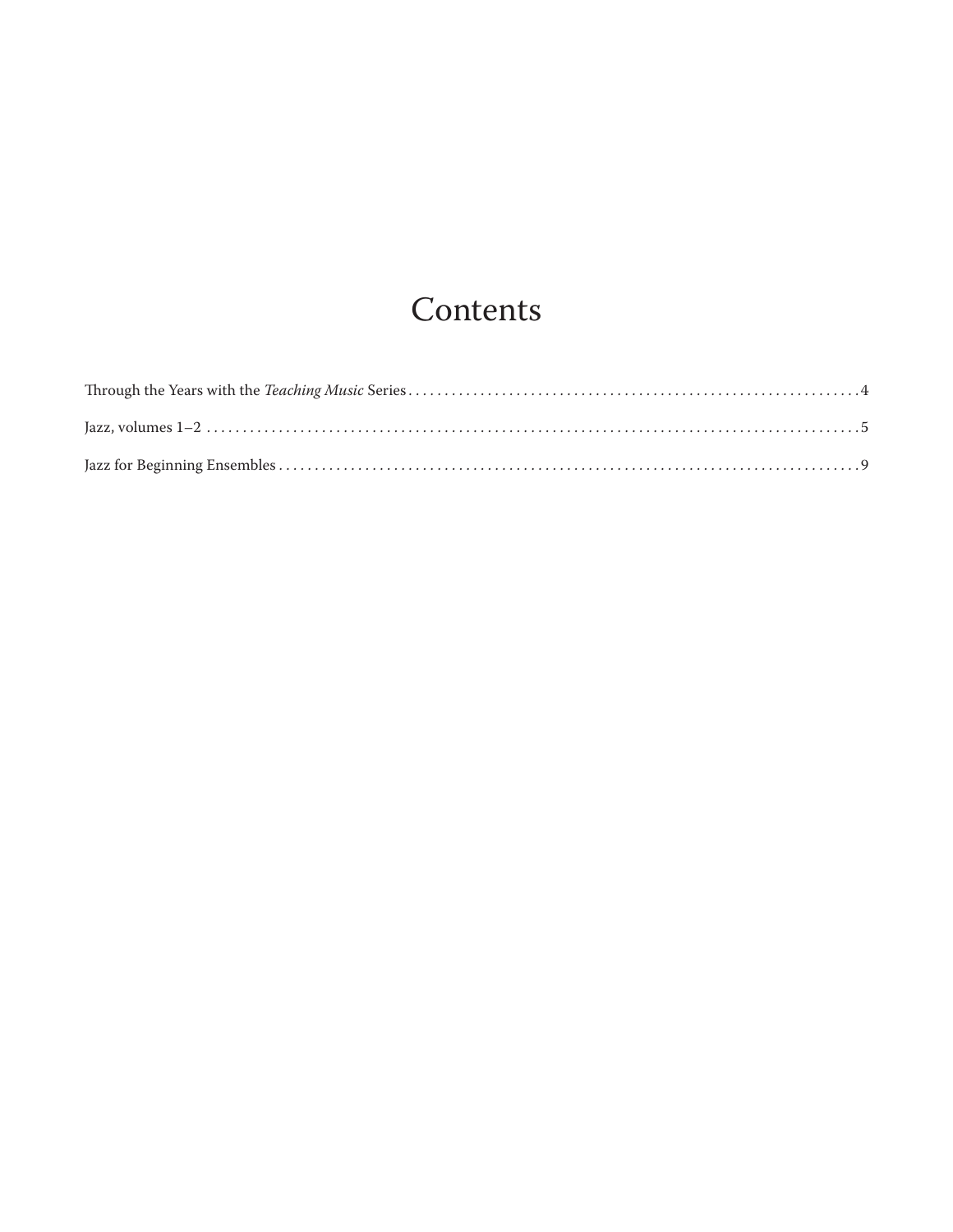### Through the Years with the *Teaching Music* Series

Over twenty years ago, a team of nationally recognized band directors and teachers came together to produce a longneeded resource that would provide theoretical, analytical, and practical information for band directors desiring to help students move beyond the printed page toward musical awareness and understanding.

That team, under the able leadership of Richard Miles, Director of Bands at Morehead State University, created an invaluable asset and inaugurated a pioneering series of guides to the significant band literature of the day: *Teaching Music through Performance in Band, Volume 1,* accompanied by recordings of selected pieces featured in the book.

Beginning with the first volume in 1997, the *Teaching Music* series has grown to 11 volumes for band (including the new revised second edition of volume 1), two for beginning band, two for jazz ensembles, and one each for marches, middle school band, and beginning jazz ensembles.

Today *Teaching Music through Performance,* including resources for choir and orchestra, is a series of resource guides very much alive and growing that encompasses an incredible 16,000-plus pages covering almost 1,800 pieces of significant music literature supported by more than 80 compact discs. In addition to these printed and recorded materials, music directors have at their fingertips a website dedicated to helping them get the most from the series, with a searchable database of all selections and over 1,000 MP3 audio clips.

To all who have enjoyed and benefited from these materials, GIA both thanks you and encourages you to look forward to the new resources to come.

> For a complete searchable index of works covered in the *Teaching Music* series, as well as audio clips of more than 1,000 pieces, visit

#### **www.teachingmusic.org**



#### **GIA Publications, Inc.** 7404 South Mason Avenue • Chicago, IL 60638 (800) GIA-1358(442-1358) • (708) 496-3800 • Fax: (708) 496-3828 Copyright © 2018 GIA Publications, Inc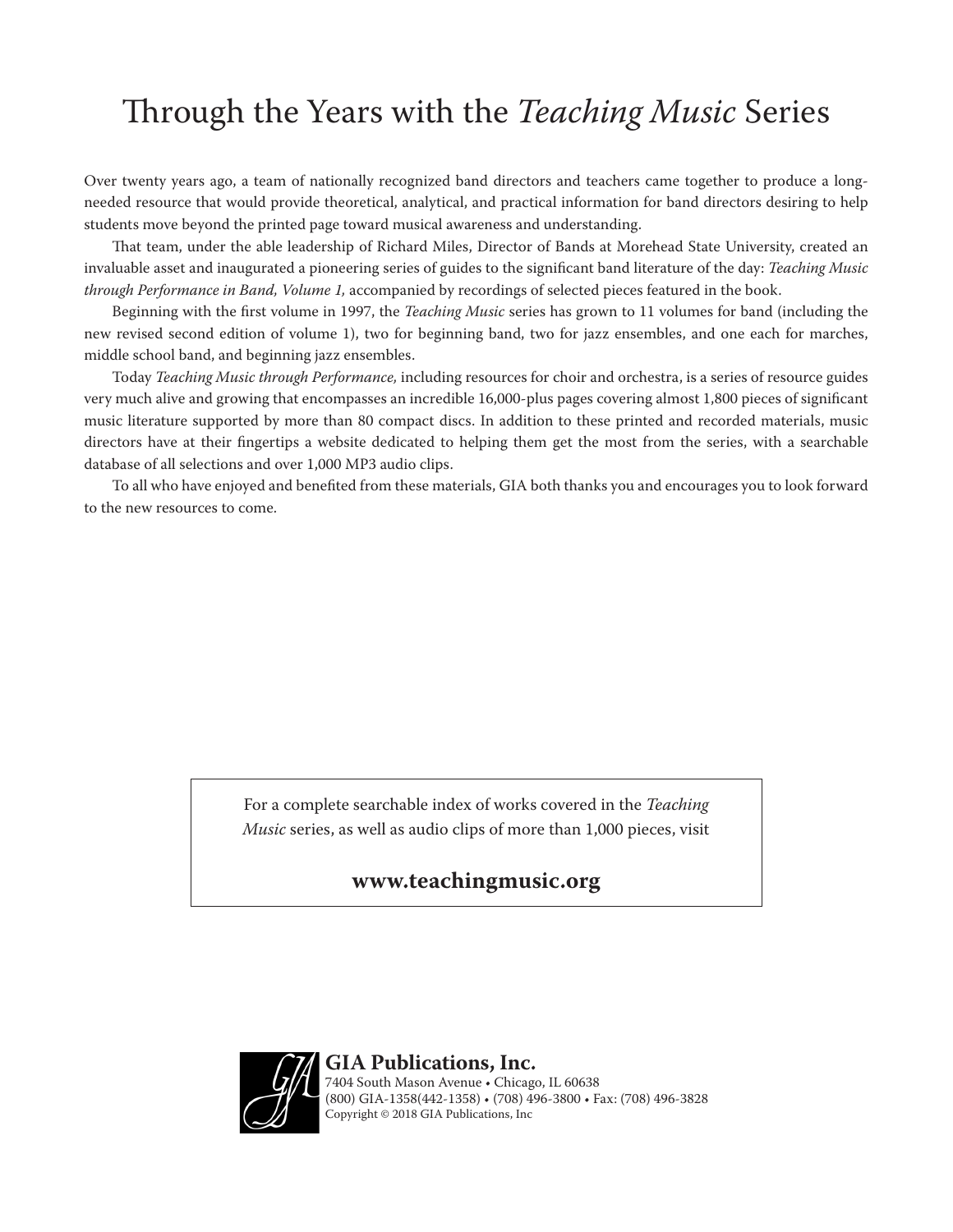### Teaching Music through Performance in Jazz volumes 1–2

#### Developing

| <b>TITLE</b>                                       | <b>COMPOSER</b>                     | <b>VOLUME</b>   | PAGE |
|----------------------------------------------------|-------------------------------------|-----------------|------|
| 'Round Midnight                                    | Williams, Cootie / Monk / Barduhn   | JZ <sub>2</sub> | 75   |
| A Child Is Born                                    | Jones, Thad / Denton                | JZ <sub>2</sub> | 80   |
| Afro Blue                                          | Santamaria, Mongo                   | JZ1             | 73   |
| Alamode                                            | Fuller, Curtis                      | JZ1             | 83   |
| <b>All Blues</b>                                   | Davis, Miles / Sweeney              | JZ <sub>2</sub> | 86   |
| All of Me                                          | Simons, Seymour / Marks             | JZ1             | 89   |
| April in Paris                                     | Duke, Vernon / Harburg / Stitzel    | JZ2             | 93   |
| Autumn Leaves                                      | Kosma, Joseph                       | JZ1             | 99   |
| Ballad for a Blue Horn                             | Steinel, Mike                       | JZ2             | 102  |
| Baytrail Shuffle                                   | Schneider, Maria                    | JZ1             | 107  |
| Bemsha Swing                                       | Monk, Thelonious / Best / Taylor    | JZ2             | 108  |
| <b>Birdland</b>                                    | Zawinul, Joe / Higgins              | JZ2             | 116  |
| <b>Blue Note Special</b>                           | Tomaro, Mike                        | JZ1             | 112  |
| <b>Blues for Three Brothers</b>                    | Rivera, Armando (Liston, BIll)      | JZ <sub>2</sub> | 121  |
| Blues in the Night (My Mama Done Tol Me)           | Arlen, Harold / Mercer / Custer     | JZ2             | 128  |
| <b>Blues March</b>                                 | Golson, Benny / Sharp               | JZ2             | 138  |
| Bye Bye Blackbird                                  | Dixon, Mort / Henderson / Taylor    | JZ2             | 148  |
| Bye Bye Blackbird                                  | Henderson, Ray / Dixon              | JZ1             | 119  |
| Cheesecake                                         | Gordon, Dexter / Stitzel            | JZ2             | 154  |
| Cherry Point                                       | Hefti, Neal                         | JZ1             | 127  |
| Coral Reef                                         | Hefti, Neal / Phillippe             | JZ <sub>2</sub> | 164  |
| Count Bubba                                        | Goodwin, Gordon / Murtha            | JZ <sub>2</sub> | 169  |
| Dat Dere                                           | Timmons, Bobby / Morales            | JZ2             | 176  |
| Do Nothin' Till You Hear from Me                   | Ellington, Duke                     | JZ1             | 135  |
| Four                                               | Davis, Miles / Berry                | JZ2             | 181  |
| <b>Front Burner</b>                                | Nestico, Sammy                      | JZ <sub>2</sub> | 188  |
| Groove Merchant                                    | Richardson, Jerome / Barduhn        | JZ2             | 194  |
| Groovin' Hard                                      | Menza, Don / Barduhn                | JZ2             | 200  |
| Here's That Rainy Day                              | Burke, Johnny / Van Heusen / Curnow | JZ2             | 207  |
| I Remember Clifford                                | Golson, Benny / Vax                 | JZ <sub>2</sub> | 212  |
| It Don't Mean a Thing (If It Ain't Got That Swing) | Ellington, Duke / Mills / Sweeney   | JZ2             | 220  |
| Jive at Five                                       | Basie, Count / Edison               | JZ2             | 225  |
| Jive Samba                                         | Adderley, Nat / Taylor              | JZ2             | 231  |
| Keys to the Heart                                  | Neeck, Larry                        | JZ1             | 141  |
| Leap Frog                                          | Garland, Joe                        | JZ1             | 147  |
| Limbo Jazz                                         | Ellington, Duke                     | JZ1             | 155  |
| Living in a Dream                                  | Beach, Doug                         | JZ2             | 236  |
| Maiden Voyage                                      | Hancock, Herbie                     | JZ1             | 161  |
| Mambo Hot                                          | Lopez, Victor                       | JZ2             | 240  |
| Mary Ann                                           | Charles, Ray / Sweeney              | JZ <sub>2</sub> | 246  |
| Maximum Velocity                                   | Michaels, Russ                      | JZ1             | 170  |
| May's Way                                          | Jarvis, Jeff                        | JZ1             | 177  |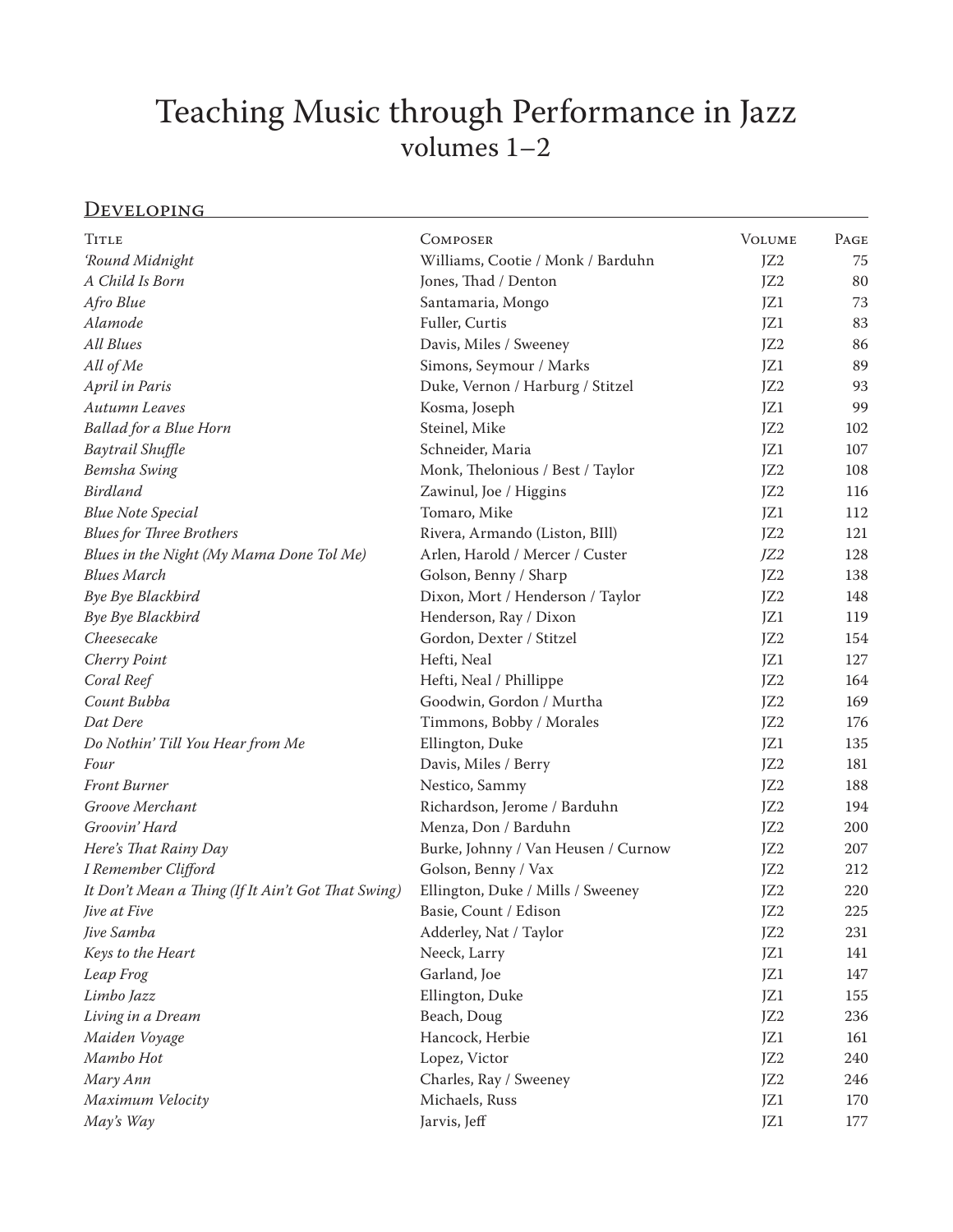#### 6 Jazz

| <b>TITLE</b>                    | <b>COMPOSER</b>                     | <b>VOLUME</b>   | PAGE |
|---------------------------------|-------------------------------------|-----------------|------|
| <b>Milestones</b>               | Davis, Miles                        | JZ1             | 181  |
| Moten Swing                     | Moten, Buster / Moten / Sweeney     | JZ <sub>2</sub> | 251  |
| Next in Line                    | Kamuf, Mike                         | JZ <sub>2</sub> | 258  |
| On Green Dolphin Street         | Kaper, Bronislaw / Stitzel          | JZ <sub>2</sub> | 264  |
| One by One                      | Shorter, Wayne / Taylor             | JZ <sub>2</sub> | 272  |
| One More for the Count          | Lewis, Mike                         | JZ1             | 188  |
| Orange Sherbet                  | Nestico, Sammy                      | JZ <sub>2</sub> | 277  |
| Oye Como Va                     | Puente, Tito / Murtha               | JZ <sub>2</sub> | 282  |
| Perdido                         | Tizol, Juan (Juan Vicente Martinez) | JZ <sub>2</sub> | 289  |
| Samantha                        | Nestico, Sammy                      | JZ1             | 193  |
| Second Line (Joe Avery's Blues) | Traditional                         | JZ1             | 197  |
| So What                         | Davis, Miles / Sweeney              | JZ <sub>2</sub> | 299  |
| Soft Winds                      | Henderson, Fletcher                 | JZ1             | 204  |
| Steppin' Out                    | Strommen, Carl                      | JZ <sub>2</sub> | 304  |
| Strollin' with Sammy            | Baker, Paul                         | JZ2             | 313  |
| Sugar                           | Turrentine, Stanley                 | JZ1             | 210  |
| Take the 'A' Train              | Strayhorn, Billy / Lowden           | JZ <sub>2</sub> | 321  |
| The Red Bank Express            | Beach, Doug                         | JZ <sub>2</sub> | 330  |
| The Woogie                      | Wycliffe Gordon                     | JZ1             | 224  |
| Una Mas                         | Dorham, Kenny                       | JZ1             | 218  |
| <b>West Coast Blues</b>         | Montgomery, Wes / Berg              | JZ2             | 337  |
| Work Song                       | Adderley, Nat                       | JZ1             | 230  |
| Yardbird Suite                  | Parker, Charlie                     | JZ1             | 236  |

#### **INTERMEDIATE**

| <b>TITLE</b>                 | COMPOSER                              | <b>VOLUME</b>   | PAGE |
|------------------------------|---------------------------------------|-----------------|------|
| 88 Basie Street              | Nestico, Sammy                        | JZ2             | 349  |
| Afro Blue                    | Santamaria, Mongo                     | JZ1             | 245  |
| All of Me                    | Marks, Gerald / Simon / Byers         | JZ <sub>2</sub> | 357  |
| All of Me                    | Marks, Gerald / Simons                | JZ1             | 252  |
| Always and Forever           | Metheny, Pat                          | JZ1             | 259  |
| April in Paris               | Duke, Vernon / Harburg                | JZ1             | 266  |
| Arnge Drank                  | Baker, Paul                           | JZ <sub>2</sub> | 367  |
| <i>Atlantis</i>              | Tyner, McCoy                          | JZ1             | 272  |
| Autumn                       | Florence, Bob                         | JZ1             | 280  |
| <b>Basically Blues</b>       | Wilson, Phil                          | JZ1             | 287  |
| Basie-Straight Ahead         | Nestico, Sammy                        | JZ1             | 293  |
| Bebop 'n' Georgia            | Taylor, Mark                          | JZ <sub>2</sub> | 374  |
| <b>Black and Tan Fantasy</b> | Ellington, Duke / Miley               | JZ1             | 301  |
| Blues in Hoss' Flat          | Foster, Frank                         | JZ1             | 306  |
| Body and Soul                | Heyman, Edward / Sour / Eyton / Green | JZ1             | 314  |
| <b>Boogie Stop Shuffle</b>   | Mingus, Charles / Johnson             | JZ <sub>2</sub> | 379  |
| Boplicity                    | Davis, Miles                          | JZ2             | 388  |
| Chelsea Bridge               | Strayhorn, Billy                      | JZ2             | 394  |
| Cobblestones                 | Berg, Kris                            | JZ1             | 319  |
| Con Alma                     | Gillespie, Dizzy                      | JZ1             | 327  |
| Critical Mass                | Jarvis, Jeff                          | JZ2             | 401  |
| Down by the Riverside        | Nelson, Oliver                        | JZ <sub>2</sub> | 411  |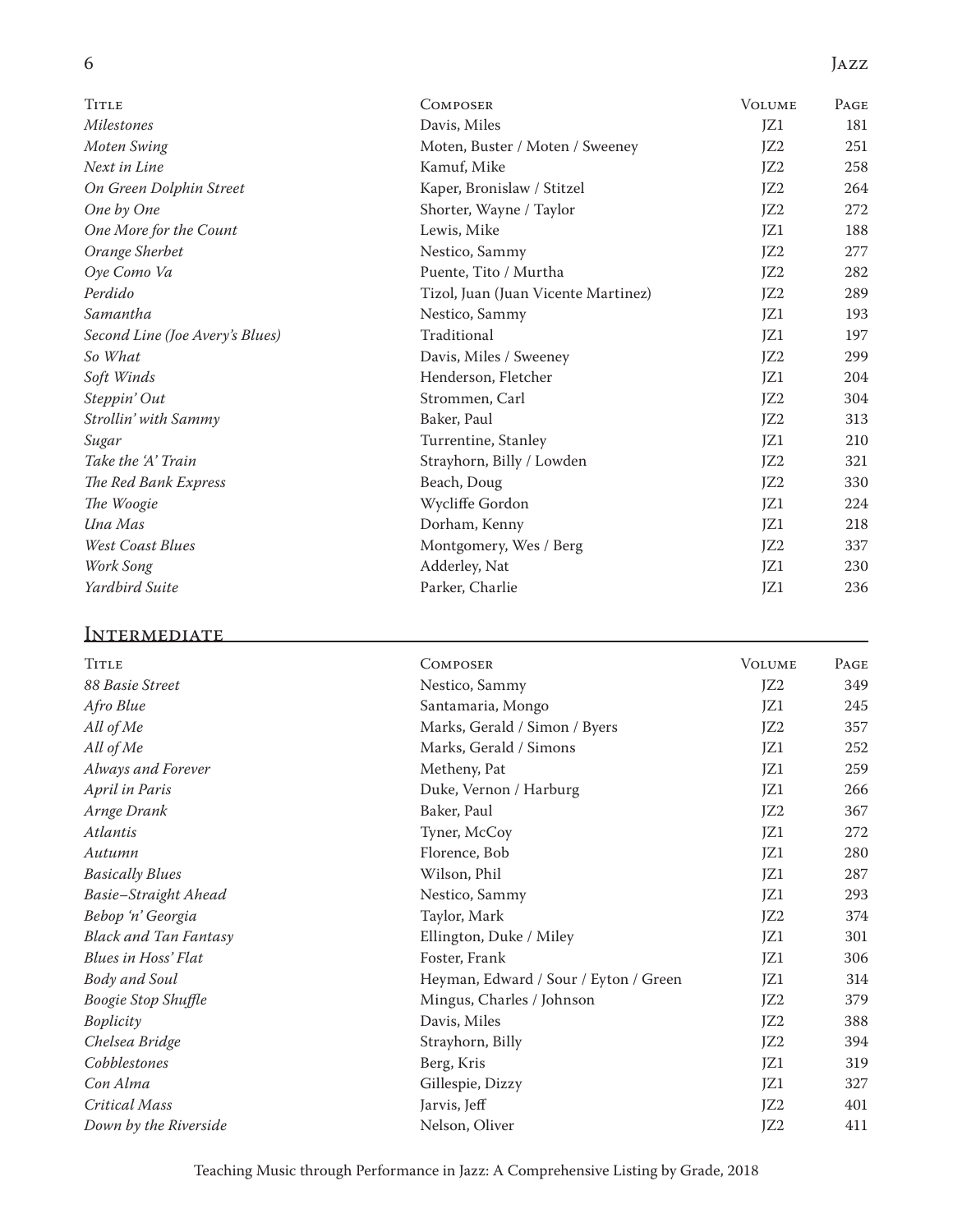#### Jazz 7

| <b>TITLE</b>                   | <b>COMPOSER</b>                             | <b>VOLUME</b>   | PAGE |
|--------------------------------|---------------------------------------------|-----------------|------|
| $D\alpha xy$                   | Rollins, Sonny / Taylor                     | JZ <sub>2</sub> | 414  |
| Eat at Joe's                   | Classen, Andy                               | JZ <sub>2</sub> | 418  |
| Fantasia on an Ellington Theme | Hirsch, Rick                                | JZ <sub>2</sub> | 426  |
| Filthy McNasty                 | Silver, Horace                              | JZ1             | 332  |
| Footprints                     | Shorter, Wayne                              | JZ1             | 338  |
| Freedom Jazz Dance             | Harris, Eddie / Richards                    | JZ <sub>2</sub> | 434  |
| Georgia on My Mind             | Carmichael, Hoagy                           | JZ1             | 346  |
| Groovin' High                  | Gillespie, Dizzy / Stitzel                  | JZ <sub>2</sub> | 445  |
| I Can't Stop Loving You        | Gibson, Don / Jones                         | JZ <sub>2</sub> | 451  |
| It's Oh, so Nice               | Nestico, Sammy                              | JZ2             | 456  |
| Jumpin' Punkins                | Ellington, Mercer                           | JZ1             | 353  |
| Kids Are Pretty People         | Jones, Thad                                 | JZ <sub>2</sub> | 463  |
| La Llama Azul                  | Washut, Bob                                 | JZ <sub>2</sub> | 468  |
| Le Belleclaire Blues           | Morrison, James                             | JZ1             | 363  |
| Li'l Darlin'                   | Hefti, Neal Paul                            | JZ1             | 369  |
| Low Down                       | Jones, Thad / Carubia                       | JZ <sub>2</sub> | 476  |
| Machito's Blues                | Hernzández, Oscar                           | JZ <sub>2</sub> | 483  |
| Manteca                        | Gillespie, Dizzy / Fuller / Gonzales / Pozo | JZ1             | 376  |
| Miss Missouri                  | Carter, Benny                               | JZ <sub>2</sub> | 489  |
| Moten Swing                    | Moten, Buster / Moten                       | JZ1             | 383  |
| My Foolish Heart               | Washington, Ned / Young                     | JZ1             | 388  |
| Oclupaca                       | Ellington, Duke / Mossman                   | JZ <sub>2</sub> | 497  |
| Oclupaca                       | Ellington, Duke                             | JZ1             | 393  |
| Pegasus                        | Levy, Hank                                  | JZ <sub>2</sub> | 504  |
| Riding on a Blue Note          | Ellington, Duke / Berger / McConnell        | JZ <sub>2</sub> | 510  |
| Say What You Mean              | Tomaro, Mike                                | JZ1             | 403  |
| <b>Shiny Stockings</b>         | Foster, Frank                               | JZ1             | 410  |
| Sister Sadie                   | Silver, Horace / Dana                       | JZ <sub>2</sub> | 516  |
| Song for My Father             | Silver, Horace / Taylor                     | JZ <sub>2</sub> | 523  |
| Splanky                        | Hefti, Neal / Nestico                       | JZ2             | 529  |
| Squatty Roo                    | Hodges, Johnny                              | JZ1             | 419  |
| St. Thomas                     | Rollins, Sonny                              | JZ1             | 426  |
| Symphony in Riffs              | Carter, Benny / Berger / Wallarab           | JZ2             | 535  |
| Take Five                      | Desmond, Paul / DeRosa                      | JZ2             | 546  |
| Tall and Lanky                 | Coffin, Jeff / Zvack                        | JZ2             | 554  |
| The Opener                     | Holman, Bill                                | JZ2             | 561  |
| The Queen Bee                  | Nestico, Sammy                              | JZ <sub>2</sub> | 569  |
| Tippin' on the Q.T.            | Clayton, Buck                               | JZ2             | 577  |
| Walkin' and Swingin'           | Williams, Mary Lou / Buehrer                | JZ2             | 583  |
| When You're Smiling            | Shay, Larry / Goodwin / Fisher / Kubis      | JZ2             | 589  |

#### **ADVANCED**

| Title              | <b>COMPOSER</b>                       | <b>VOLUME</b> | Page |
|--------------------|---------------------------------------|---------------|------|
| Airegin            | Rollins, Sonny                        | JZ1           | 433  |
| Always and Forever | Metheny, Pat / Curnow                 | IZ2           | 601  |
| Anitra's Dance     | Grieg, Edward / Ellington / Strayhorn | JZ1           | 442  |
| Big Dipper         | Jones, Thad                           | IZ2           | 605  |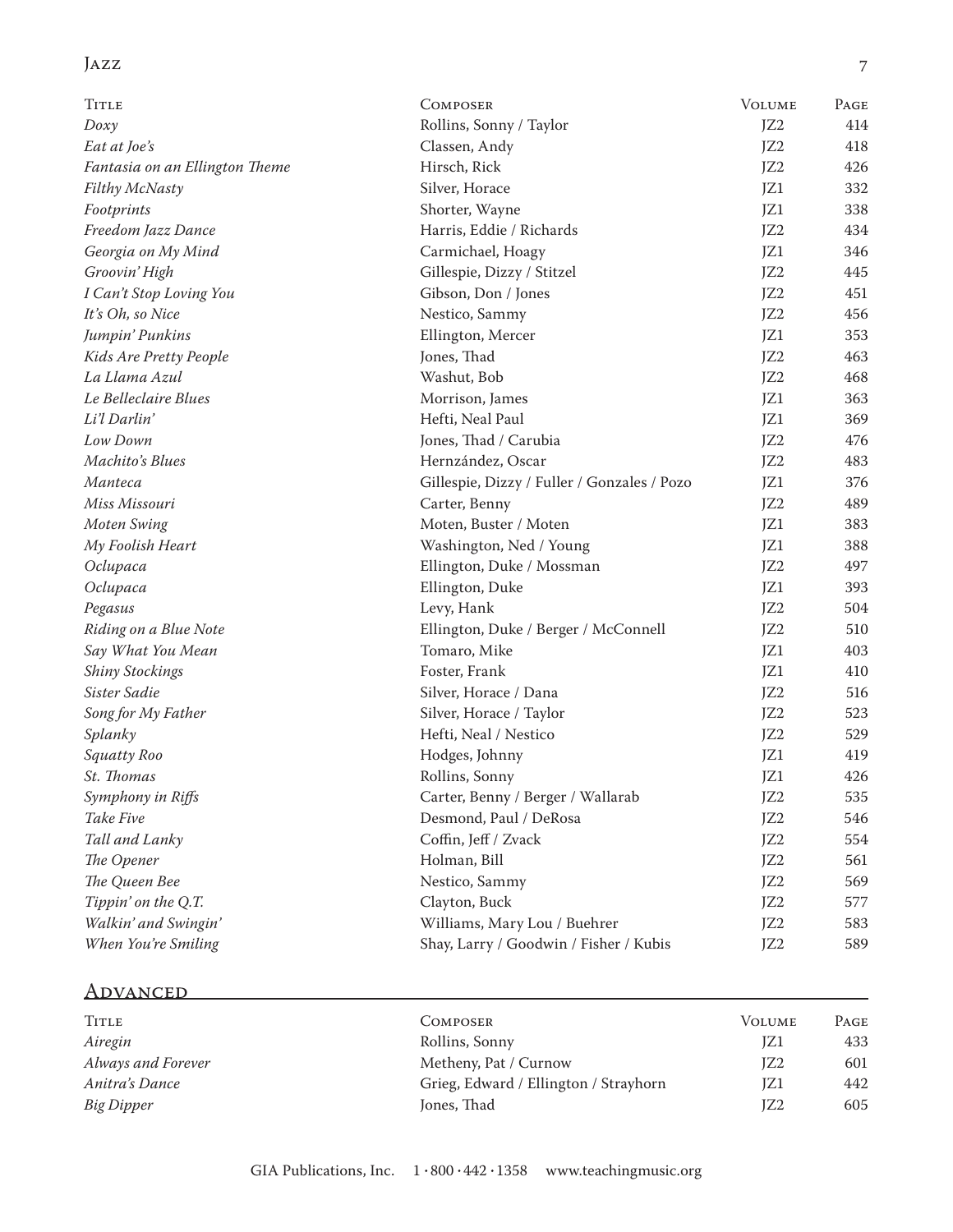#### 8 Jazz

| TITLE                                  | <b>COMPOSER</b>                                        | <b>VOLUME</b>   | PAGE |
|----------------------------------------|--------------------------------------------------------|-----------------|------|
| <b>Bird Count</b>                      | Schneider, Maria                                       | JZ1             | 452  |
| <b>Black Bottom Stomp</b>              | Morton, "Jelly Roll"                                   | JZ1             | 460  |
| <b>Blues and the Abstract Truth</b>    | Nelson, Oliver                                         | JZ2             | 613  |
| <b>Blues in the Two Percent</b>        | Mackrel, Dennis                                        | JZ2             | 619  |
| Boiling Point (3 in 1 Blues)           | Mustafa, Melton S.                                     | JZ2             | 624  |
| Central Park West                      | Coltrane, John                                         | JZ1             | 468  |
| Cherokee                               | Noble, Ray                                             | JZ1             | 473  |
| Cotton Club Stomp                      | Ellington, Duke / Hodges / Carney / Berger             | JZ2             | 632  |
| Cottontail                             | Ellington, Duke                                        | JZ1             | 484  |
| Don't Git Sassy                        | Jones, Thad                                            | JZ2             | 641  |
| Elvin's Mambo                          | Mintzer, Bob                                           | JZ2             | 652  |
| Fifteen Minutes Late                   | Clayton, John                                          | JZ2             | 660  |
| Frame for the Blues                    | Hampton, Slide / Curnow                                | JZ2             | 666  |
| Gemini                                 | Heath, Jimmy                                           | JZ <sub>2</sub> | 673  |
| Gingerbread Boy                        | Heath, Jimmy / Tomaro                                  | JZ2             | 681  |
| Good Bait                              | Bameron, Tadd                                          | JZ2             | 686  |
| Goodbye Pork Pie Hat                   | Mingus, Charles Jr.                                    | JZ2             | 694  |
| Groove Merchant                        | Richardson, Jerome                                     | JZ1             | 502  |
| In a Mellow Tone                       | Ellington, Duke                                        | JZ1             | 511  |
| Just Friends                           | Lewis, Sam / Klenner                                   | JZ2             | 698  |
| Main Stem                              | Ellington, Duke                                        | JZ1             | 517  |
| Moanin'                                | Mingus, Charles                                        | JZ1             | 525  |
| <b>New Musical Express</b>             | Williams, Mary Lou                                     | JZ2             | 708  |
| Once Around                            | Jones, Thad                                            | JZ1             | 534  |
| Oop Bop Sh' Bam                        | Gillespie, Dizzy / Fuller                              | JZ2             | 716  |
| Pools                                  | Grolnick, Don                                          | JZ1             | 540  |
| Royal Garden Blues                     | Williams, Clarence / Williams / Strayhorn / Berger JZ2 |                 | 724  |
| Ruby, My Dear                          | Monk, Thelonious / Holman                              | JZ2             | 731  |
| Sepia Panorama                         | Ellington, Duke                                        | JZ2             | 739  |
| <b>Sing Sang Sung</b>                  | Goodwin, Gordon                                        | JZ <sub>2</sub> | 744  |
| Song for Bilbao                        | Metheny, Pat / Blaylock                                | JZ2             | 750  |
| Spring Can Really Hang You up the Most | Wolf, Thomas J. Jr. / Landesman                        | JZ1             | 546  |
| The First Circle                       | Metheny, Pat / Mays                                    | JZ1             | 490  |
| The Jody Grind                         | Silver, Horace / Clayton                               | JZ2             | 754  |
| There's the Rub                        | Goodwin, Gordon                                        | JZ1             | 553  |
| Things to Come                         | Gillespie, Dizzy / Fuller                              | JZ2             | 761  |
| Three and One                          | Jones, Thad                                            | JZ1             | 558  |
| Told You So                            | Holman, Bill                                           | JZ1             | 566  |
| Widow's Walk                           | Margitza, Rick / Gailey                                | JZ2             | 768  |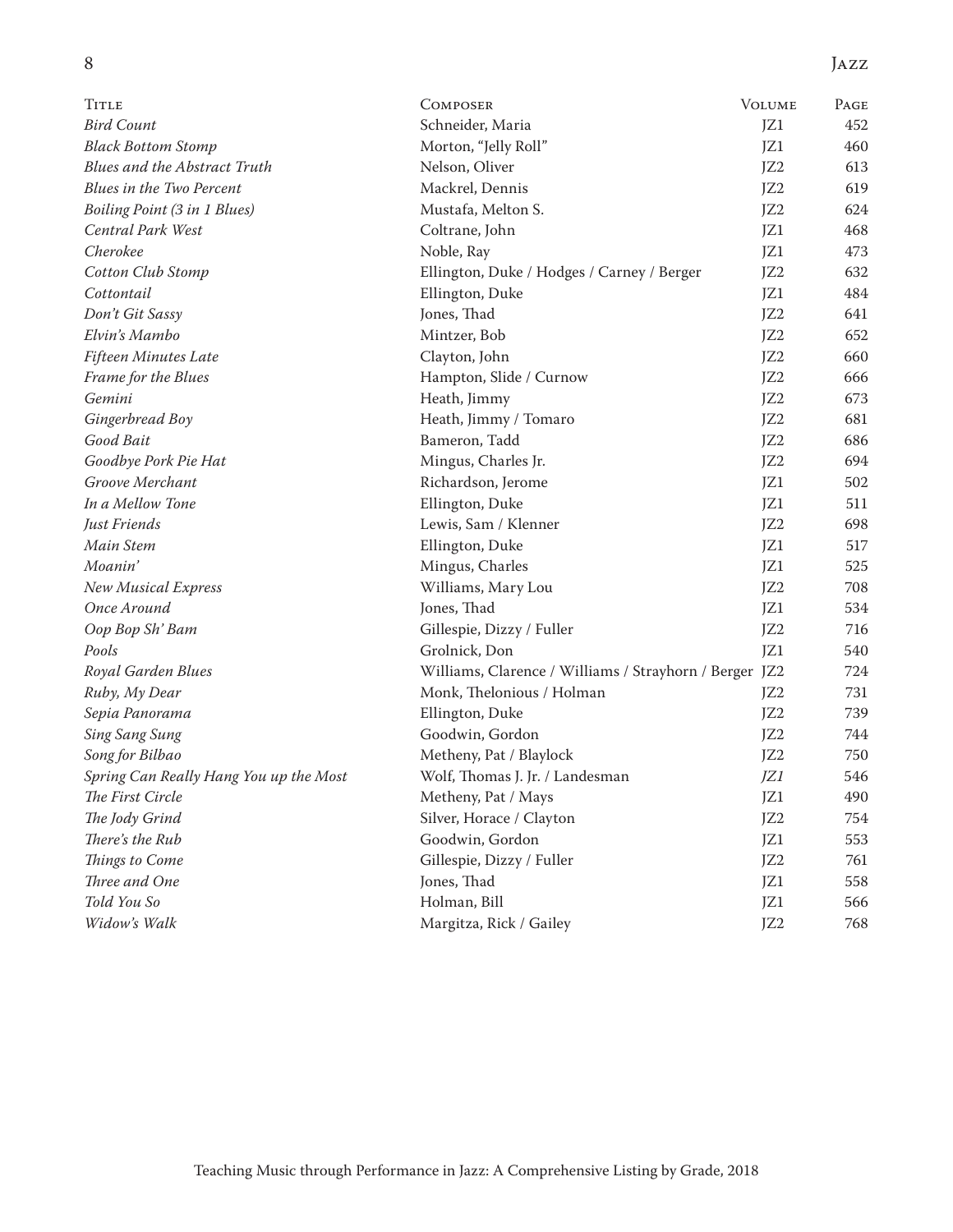### Teaching Music through Performance in Jazz for Beginning Ensembles

#### GRADE 1

| TITLE          | <b>COMPOSER</b>             | PAGE |
|----------------|-----------------------------|------|
| Gospel         | Strommen, Carl              | 5    |
| Gospel Blues   | Darrohn, Jeff               | 12   |
| Milestones     | Davis, Miles / Murtha       | 16   |
| Poco Loco      | Strommen, Carl              | 23   |
| Summertime     | Gershwin, George / DeRosa   | 30   |
| The Chicken    | Ellis, Alfred / Story       | 36   |
| Watermelon Man | Hancock, Herbie / Edmondson | 42   |

#### GRADE 1.5

| TITLE                            | <b>COMPOSER</b>             | PAGE |
|----------------------------------|-----------------------------|------|
| Afro Blue                        | Santamaria, Mongo / Sweeney | 51   |
| Dance Big'un Dance               | Ford, Ralph                 | 58   |
| Done Deal                        | Harris, Ken                 | 64   |
| El Ritmo de Vida                 | Washut, Bob                 | 69   |
| Embraceable You                  | Gershwin, George / Lewis    | 76   |
| <b>Front Burner</b> (simplified) | Nestico, Sammy              | 83   |
| Moanin'                          | Timmons, Bobby / Sweeney    | 91   |
| Sing, Sing, Sing                 | Prima, Louis / Gassi        | 97   |
| Take the 'A' Train               | Strayhorn, Billy / Gassi    | 106  |
| The Creeper                      | Hefti, Neal / Phillippe     | 113  |
| Work Song                        | Adderley, Nat / White       | 120  |

#### GRADE 2

| TITLE                          | <b>COMPOSER</b>                  | Page |
|--------------------------------|----------------------------------|------|
| 'Round Midnight                | Monk, Thelonious / Smukal        | 242  |
| A Child Is Born                | Jones, Thad                      | 129  |
| A Night in Tunisia             | Gillespie, Dizzy / Sweeney       | 135  |
| Aftershock                     | Barton, Larry                    | 141  |
| Agua de Beber (Water to Drink) | Jobim, Antonio Carlos / Berry    | 147  |
| April in Paris                 | Duke, Vernon / Harburg / Stitzel | 152  |
| Blue Bossa                     | Dorham, Kenny / Sweeney          | 158  |
| <b>Blue Monk</b>               | Monk, Thelonious / Sweeney       | 166  |
| Blues in Hoss' Flat            | Foster, Frank / Taylor           | 177  |
| <b>Bottom Line Blues</b>       | Phelps, Jon                      | 183  |
| Chameleon                      | Hancock, Herbie / Sweeney        | 187  |
| Flight of the Foo Birds        | Hefti, Neal / Phillippe          | 195  |
| Katy-Do                        | Carter, Benny                    | 204  |
| Li'l Darlin'                   | Hefti, Neal                      | 219  |
| Libertango                     | Piazzolla, Astor / Murtha        | 210  |
| Mercy, Mercy, Mercy            | Zawinul, Joe / Woods             | 227  |
| Opus in Chartreuse             | Roland, Gene / Murtha            | 234  |